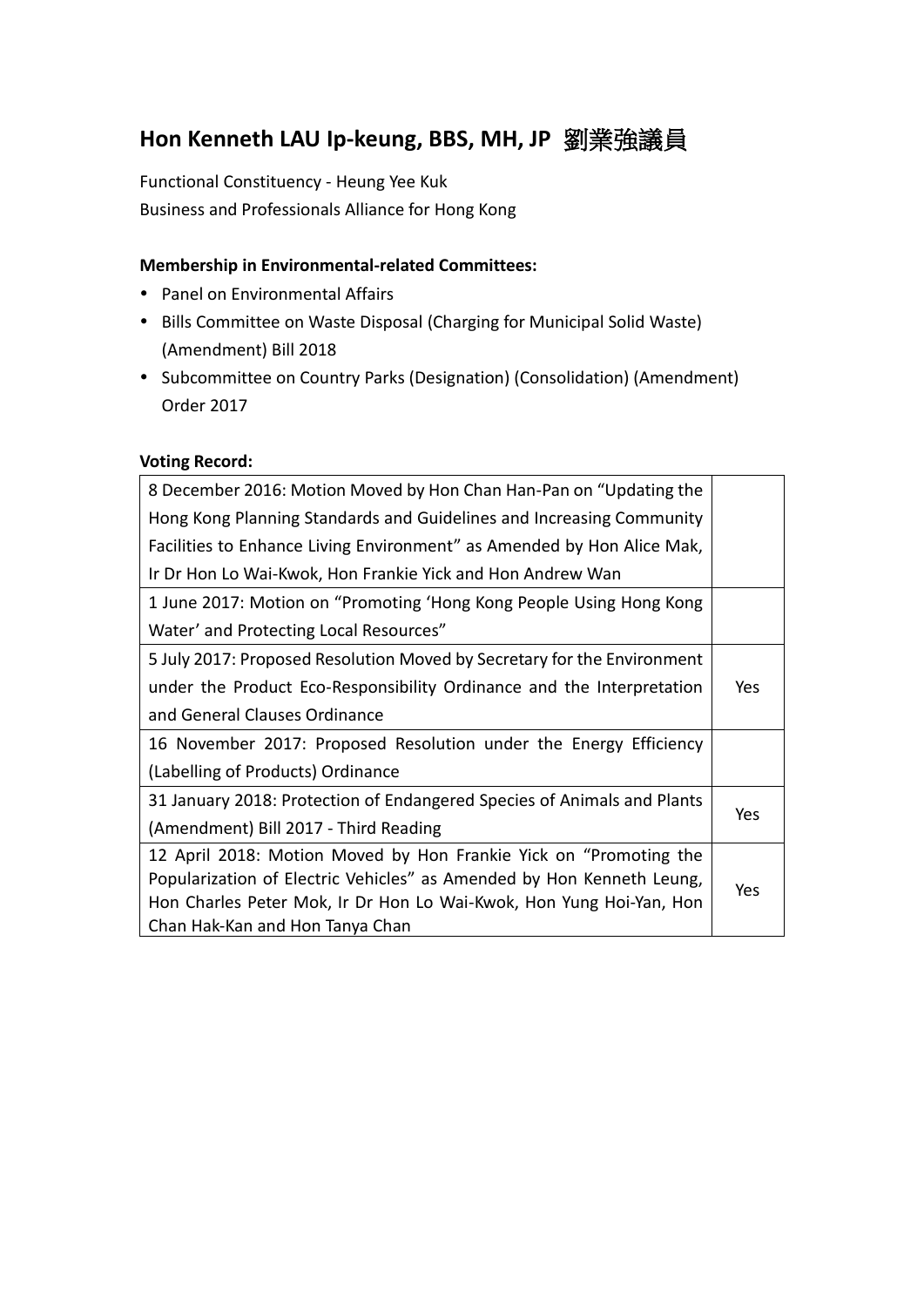## **Panel on Environmental Affairs Attendance:**



#### **Comments Made in Environmental-related Committees:**

Panel on Environmental Affairs

| 20170327 | 6. Mr CHAN Hak-kan, Mr LEUNG Che-cheung, Mr Kenneth           | <b>Waste</b> |
|----------|---------------------------------------------------------------|--------------|
|          | LEUNG, Mr KWOK Wai-keung, Dr Elizabeth QUAT, Mr Martin        |              |
|          | LIAO, Mr Andrew WAN, Mr CHU Hoi-dick, Mr HO Kai-ming and      |              |
|          | Mr Kenneth LAU expressed support in principle for the         |              |
|          | proposed quantity-based MSW charging.                         |              |
| 20170327 | 7. Mr CHAN, Mr Kenneth LAU and Mr SHIU Ka-fai enquired        | <b>Waste</b> |
|          | about the measures to be taken by the Administration to       |              |
|          | complement and enforce the implementation of MSW              |              |
|          | charging, including the means to identify non-compliant       |              |
|          | waste producers, and combat fly-tipping on agricultural lands |              |
|          | and at rural villages.                                        |              |
| 20170327 | 24. Mr Kenneth LAU and Mr LEUNG Kwok-hung also                | <b>Waste</b> |
|          | considered that existing waste recovery and recycling         |              |
|          | facilities insufficient to support waste reduction.           |              |
| 20170424 | 17. Mr Kenneth LAU expressed support for the proposed         | <b>Waste</b> |
|          | permanent post and the provision of long-term resources for   |              |
|          | promoting waste reduction and recycling. Mr LAU urged that    |              |
|          | the proposed post should steer WRD to step up educational     |              |
|          | activities on waste reduction in view that, for instance, as  |              |
|          | much as over 70,000 tonnes of usable electronic products      |              |
|          | were disposed of at landfills every year.                     |              |
| 20171030 | 9. Mr Kenneth LAU added that members of the Heung Yee         | Climate      |
|          | Kuk had been consulted and the majority of them were in       |              |
|          | support of the installation of such facilities<br>for RE      |              |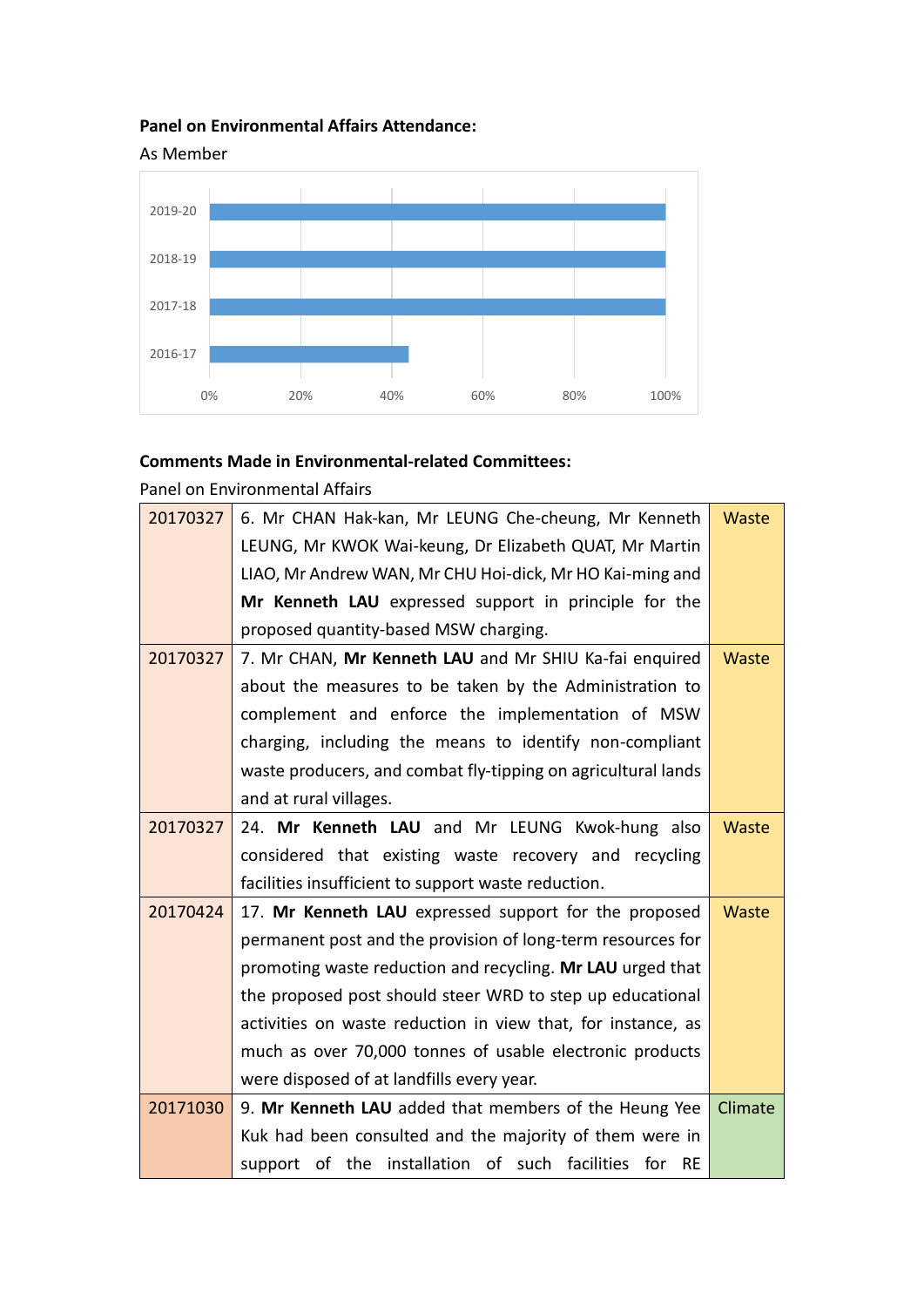|          | development in village houses.                                                     |              |
|----------|------------------------------------------------------------------------------------|--------------|
| 20171030 | 23. Mr Kenneth LAU enquired about the measures taken by                            | Air          |
|          | the Administration to improve indoor air quality ("IAQ") and                       |              |
|          | to reduce possible spread of infectious diseases through the                       |              |
|          | indoor air-conditioning systems, in particular at schools and                      |              |
|          | homes for the aged.                                                                |              |
| 20180226 | 19. Mr Kenneth LAU agreed that the Administration should                           | Air          |
|          | accord priority to promoting the adoption of EVs by the public                     |              |
|          | transport sector. Mr LAU suggested that the Administration                         |              |
|          | should set a five-year or ten-year target on the number of                         |              |
|          | electric franchised buses to be used in Hong Kong to                               |              |
|          | demonstrate the Administration's commitment in promoting                           |              |
|          | the use of green transport technologies.                                           |              |
| 20180226 | 22. Mr Kenneth LAU enquired whether the Administration                             | Air          |
|          | would encourage self-employed professional drivers to                              |              |
|          | replace their self-owned conventional vehicles with electric                       |              |
|          | ones through PGTF or other incentive schemes.                                      |              |
| 20180326 | 29. Mr SHIU Ka-fai sought details on the penalties against fly-                    | <b>Waste</b> |
|          | tipping of construction waste in public places, including the                      |              |
|          | number of prosecutions in recent years and the highest fine                        |              |
|          | handed down by the court. Given that the existing fixed                            |              |
|          | penalty under the Fixed Penalty (Public Cleanliness and                            |              |
|          | Obstruction) Ordinance (Cap. 570) was just \$1,500, Mr SHIU                        |              |
|          | considered that free-riders could well afford to take the risk                     |              |
|          | of illegal dumping of construction waste since the penalty                         |              |
|          | cost could be more than compensated by the saving in                               |              |
|          | incurred<br>otherwise<br>for<br>transporting<br>the<br>expenses                    |              |
|          | construction waste to designated reception facilities. He                          |              |
|          | opined that the Administration should raise the fixed penalty                      |              |
|          | to, say, \$20,000 to enhance its deterrent effect against free-                    |              |
|          | riding. Mr Kenneth LAU shared similar views.                                       |              |
| 20180423 | <b>Kenneth</b><br><b>LAU</b><br>said<br>Mr<br>that<br>he<br>the<br>7.<br>supported | Climate      |
|          | implementation of the FiT Scheme, and Heung Yee Kuk looked                         |              |
|          | forward to the Administration's measures to promote the                            |              |
|          | development of solar power systems at buildings in the rural                       |              |
|          | areas.                                                                             |              |
| 20180423 | 21. Mr Kenneth LAU and Mr Kenneth LEUNG noted that an                              | Climate      |
|          | FIT Scheme participant would need to apply for a business                          |              |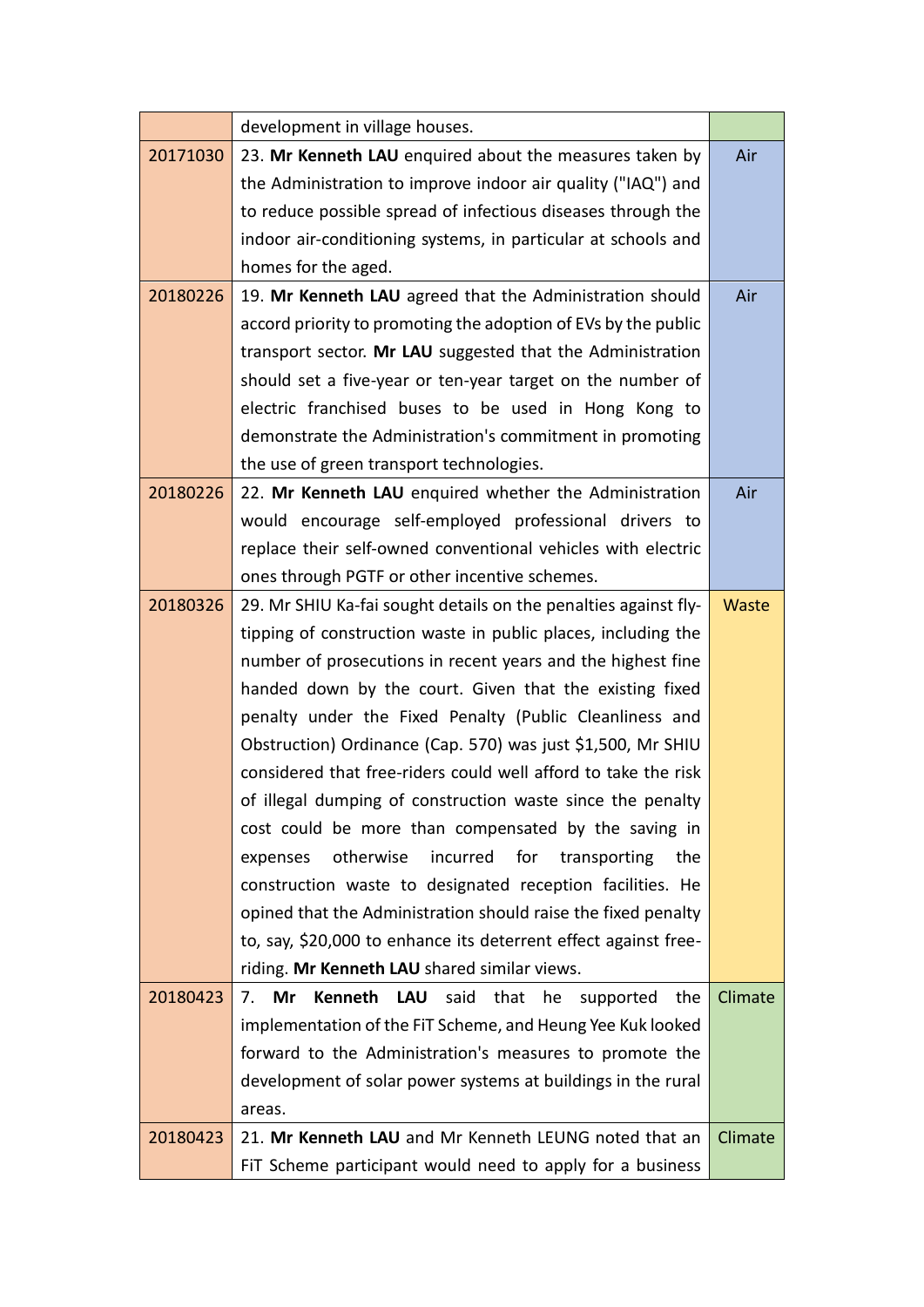|          | registration and file a profits tax return for the income from    |         |
|----------|-------------------------------------------------------------------|---------|
|          | selling electricity generated by the RE system. They expressed    |         |
|          | concern that such requirements might hinder members of the        |         |
|          | public from participating in the Scheme. They urged the           |         |
|          | Administration<br>consider<br>exempting<br>to<br>individuals      |         |
|          | participating in the FiT Scheme from the above requirements.      |         |
| 20180423 | 23. Mr LEUNG Yiu-chung, Mr HUI Chi-fung and Mr Kenneth            | Climate |
|          | LAU expressed concern that the existing regulatory                |         |
|          | requirements regarding the installation of PV systems on          |         |
|          | building rooftops, etc. were overly restrictive. A case in point  |         |
|          | was that the height of a PV system erected on a building          |         |
|          | rooftop could not be higher than 1.5 m. Mr LEUNG, Mr LAU          |         |
|          | and the Deputy Chairman enquired whether and when the             |         |
|          | Administration would relax the relevant requirements with a       |         |
|          | view to promoting the development of distributed RE. Mr           |         |
|          | <b>LAU</b> suggested that the same set of regulatory requirements |         |
|          | be adopted for the installation of PV systems in small houses     |         |
|          | and other kinds of village houses.                                |         |
| 20190325 | 18. Mr Kenneth LAU commended the Administration for its           | Air     |
|          | successful efforts in improving the overall air quality in Hong   |         |
|          | Kong for protection of public health. However, he expressed       |         |
|          | about the high nitrogen dioxide ("NO2")<br>concerns               |         |
|          | concentration and the rising trend in O3 concentration. He        |         |
|          | asked about the reasons for the above and new measures (if        |         |
|          | any) to be implemented to reduce the concentrations of the        |         |
|          | two pollutants.                                                   |         |
| 20190325 | 24. Mr Kenneth LAU asked whether the Administration had           | Air     |
|          | plans to deepen regional cooperation on improving air quality     |         |
|          | following the announcement of the Outline Development             |         |
|          | Plan for the Guangdong-Hong Kong-Macao Greater Bay Area           |         |
|          | ("the Outline Development Plan").                                 |         |
| 20190429 | 18. Dr Elizabeth QUAT, Mr CHAN Hak-kan, Mr Kenneth LAU            | Waste   |
|          | and Mr Kenneth LEUNG welcomed the proposed introduction           |         |
|          | of further enhancement measures to the Recycling Fund. In         |         |
|          | particular, Mr LAU said that he supported the increase in the     |         |
|          | cumulative maximum funding amount for each recycler under         |         |
|          | ESP from \$5 million to \$15 million.                             |         |
| 20190429 | 31. Mr Kenneth LAU suggested that the Administration              | Waste   |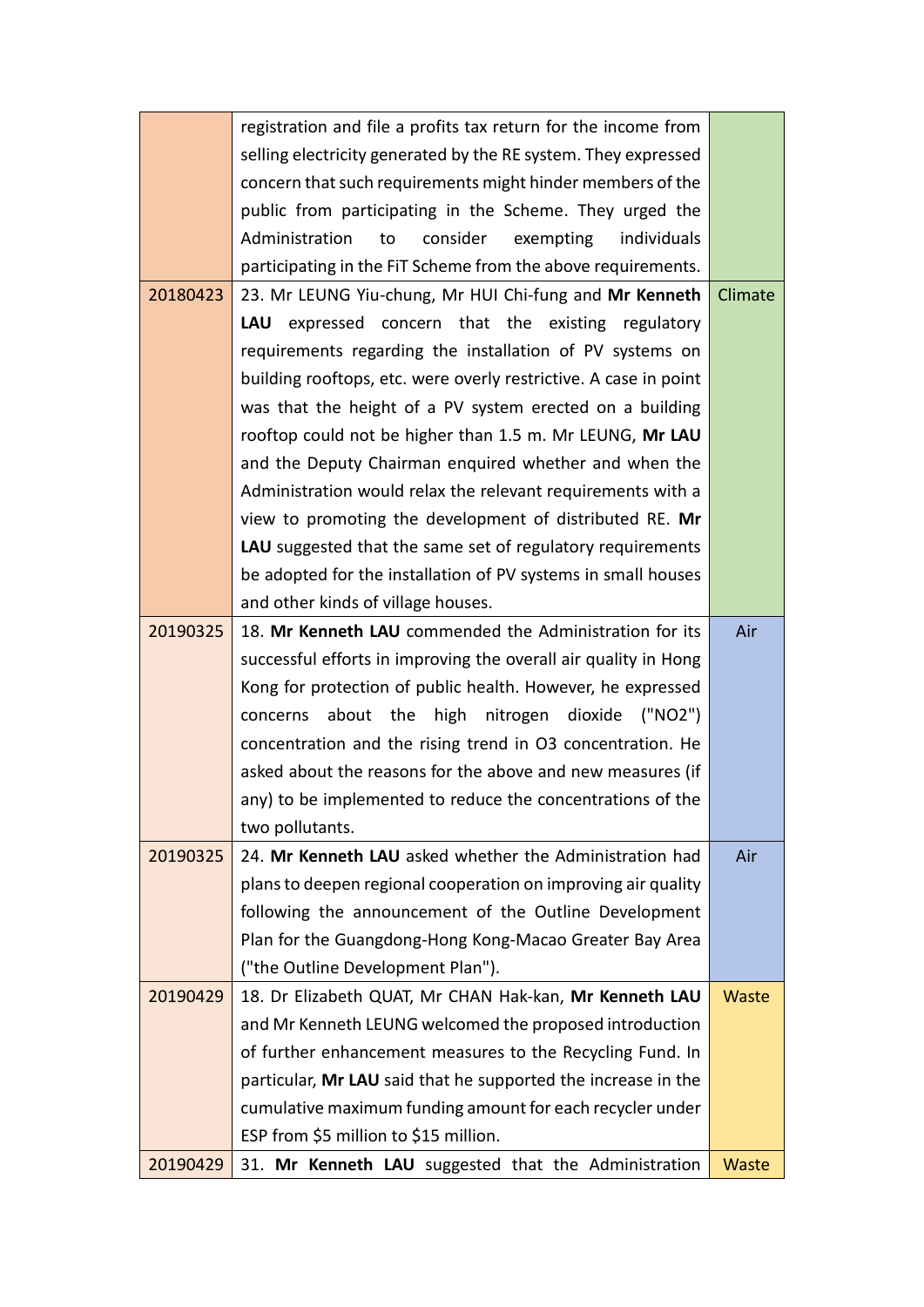|          | should further promote recycling in the rural areas and the     |             |
|----------|-----------------------------------------------------------------|-------------|
|          | development of a circular economy through (a) engaging          |             |
|          | community organizations and green groups in the provision       |             |
|          | of resource recovery and/or recycling facilities in the         |             |
|          | community, so as to foster the development of green             |             |
|          | neighbourhoods; and (b) use new technologies, such as           |             |
|          | reverse vending machines, to facilitate resource recovery.      |             |
| 20190527 | 34. Ir Dr LO Wai-kwok, Mr Tony TSE, Mr Kenneth LAU and Mr       | Water       |
|          | Martin LIAO expressed support for the proposed [Yuen Long]      |             |
|          | Effluent Polishing Plant]. Mr LAU called on the Administration  |             |
|          | to minimize the traffic and air quality impacts of the proposed |             |
|          | project.                                                        |             |
| 20190527 | 40. Mr KWONG Chun-yu and Mr Kenneth LAU were                    | Water       |
|          | concerned whether the proposed YLEPP's effluent discharge       |             |
|          | would affect the water quality of the oyster culture area in    |             |
|          | Deep Bay.                                                       |             |
| 20191125 | 10. Mr Kenneth LAU noted that during the two-year               | <b>Misc</b> |
|          | transitional period before the commercial fishing ban took full |             |
|          | effect; permit holders could maintain commercial fishing        |             |
|          | operations in the four marine parks concerned. As the           |             |
|          | fisheries<br>industry was<br>facing a<br>difficult<br>operating |             |
|          | environment, he asked if the Administration would consider      |             |
|          | providing a longer transitional period, so as to minimize the   |             |
|          | economic impact of the proposed commercial fishing ban on       |             |
|          | affected permit holders.                                        |             |
| 20200427 |                                                                 |             |
|          | 32. Mr Kenneth LAU and Mr Tony TSE also expressed               | Waste       |
|          | concerns about the environmental hygiene problems in            |             |
|          | country parks arising from the recent influxes of visitors. Mr  |             |
|          | LAU urged the Administration to increase the frequency of       |             |
|          | waste removal services in country parks and enhance public      |             |

Subcommittee on Country Parks (Designation) (Consolidation) (Amendment) Order 2017

| $20171016$   1. | Regarding the Administration's consultation work in reviewing and |
|-----------------|-------------------------------------------------------------------|
|                 | assessing the enclaves to be incorporated into country parks, Mr  |
|                 | Kenneth LAU and Mr CHAN Hak-kan had expressed grave concern       |
|                 | that the views of Heung Yee Kuk had not been sought during the    |